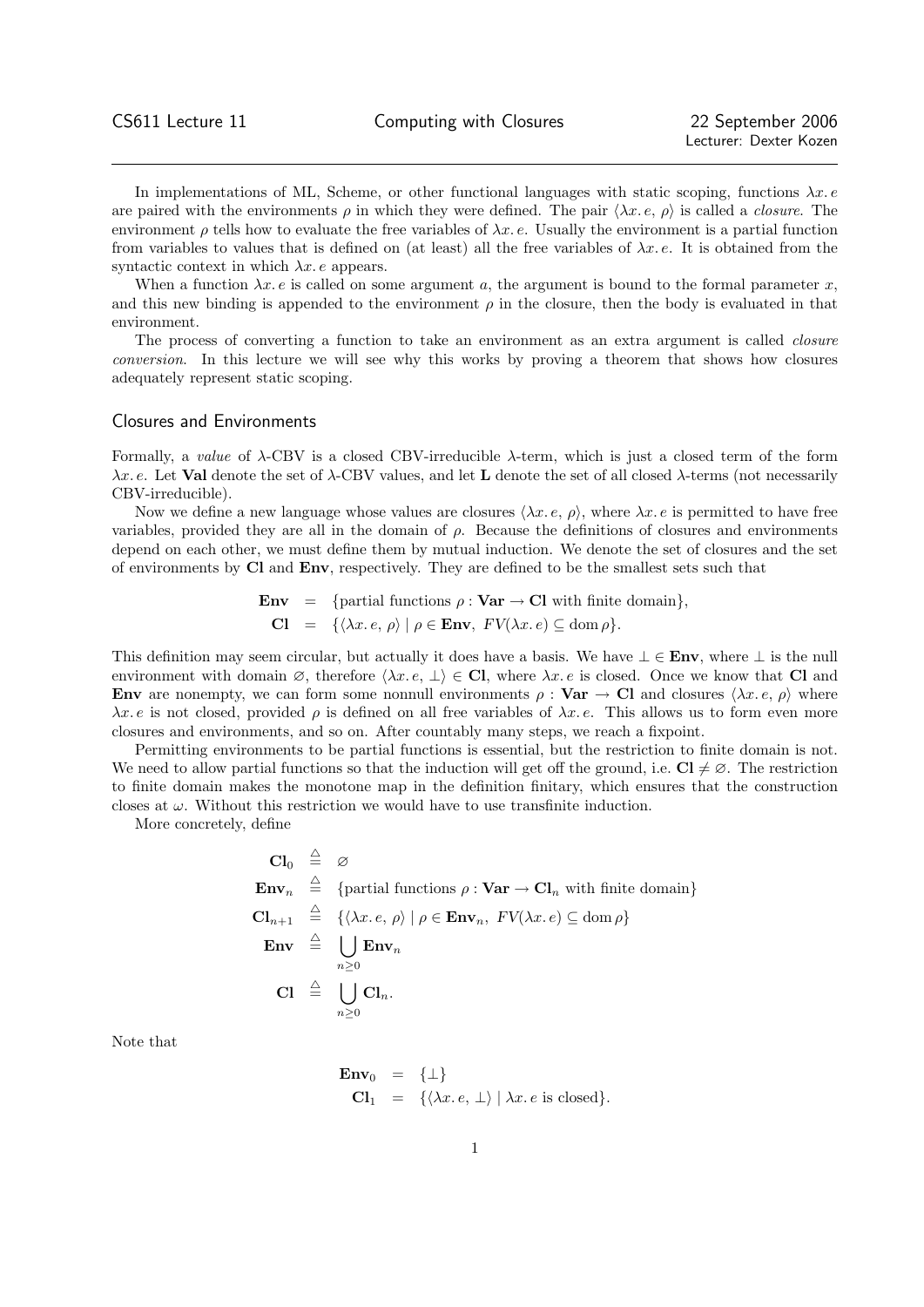## Iterated Substitution

Let C denote the set of pairs  $\langle e, \rho \rangle$ , where e is any  $\lambda$ -term (not necessarily closed or CBV-irreducible) and  $\rho$ an environment such that  $FV(e) \subseteq \text{dom }\rho$ . Every such pair gives rise to a closed  $\lambda$ -term obtained by "iterated substitution". This is given by a map  $F: \mathbf{C} \to \mathbf{L}$  defined inductively as follows:

$$
F(\langle e, \rho \rangle) \stackrel{\triangle}{=} e \{ F(\rho(y))/y, y \in \text{dom } \rho \}.
$$

Again, this may seem like a circular definition, but it's not.

**Lemma** F is well-defined on C and takes values in L. On inputs in Cl, F takes values in Val.

*Proof.* Induction on the stage of definition of  $\rho \in \mathbf{Env}$ . Consider first  $\langle e, \rho \rangle \in \mathbf{C}$  with  $\rho \in \mathbf{Env}_0$ . Then  $\rho = \perp, e$  is closed, and

$$
F(\langle e, \perp \rangle) \stackrel{\triangle}{=} e\{F(\perp(y))/y, y \in \text{dom}\perp\} = e.
$$

If  $\rho \in \mathbf{Env}_{n+1}$ , then  $\rho$  takes values in  $\mathbf{Cl}_{n+1}$ . Then for all  $y \in \text{dom } \rho$ ,  $\rho(y) = \langle \lambda x. d, \sigma \rangle$  for some  $\sigma \in \mathbf{Env}_n$ ,  $FV(\lambda x. d) \subseteq \text{dom }\sigma$ . By the induction hypothesis,  $F(\rho(y)) \in \mathbf{L}$ . Then

$$
F(\langle e, \rho \rangle) = e\{F(\rho(y))/y, y \in \text{dom}\,\rho\} \in \mathbf{L}.
$$

 $F$  takes values in **Val** on inputs in **Cl**, because

$$
F(\langle \lambda x. e, \rho \rangle) = (\lambda x. e) \{ F(\rho(y)) / y, y \in \text{dom } \rho \},
$$

which is closed and CBV-irreducible, thus a value of  $\lambda$ -CBV.

λ-Cl

The terms of  $\lambda$ -Cl consist of the elements of **C**. The values of  $\lambda$ -Cl are elements of **Cl**. We now give a set of evaluation rules defining a big-step SOS for a binary relation  $\psi \subseteq \mathbf{C} \times \mathbf{Cl}$ . The statement  $\langle e, \rho \rangle \psi$  v should be interpreted as: When e is evaluated in the environment  $\rho$ , the result is v. Given this informal meaning, these rules below reflect the usual evaluation rules for functional expressions in Scheme or ML.

$$
\langle x, \sigma \rangle \Downarrow \sigma(x) \qquad \langle \lambda x. e, \rho \rangle \Downarrow \langle \lambda x. e, \rho \rangle \qquad \frac{\langle e_1, \sigma \rangle \Downarrow \langle \lambda x. e, \tau \rangle, \langle e_2, \sigma \rangle \Downarrow u, \langle e, \tau[u/x] \rangle \Downarrow v}{\langle e_1 e_2, \sigma \rangle \Downarrow v}.
$$

Note that the rule for  $\lambda$ -abstractions is just the identity relation! This rule says that evaluating  $\lambda x. e$  in the environment  $\rho$  results in the closure  $\langle \lambda x. e, \rho \rangle$ .

The third rule is the usual rule for evaluation of a function application: to evaluate  $e_1 e_2$  in the environment  $\sigma$ , first evaluate the function  $e_1$  in environment  $\sigma$  to get a closure  $\langle \lambda x. e, \tau \rangle$ , then evaluate the argument  $e_2$  in environment  $\sigma$ , then bind the value of the argument to the formal parameter x in the environment of the closure  $\tau$  and evaluate the body of the function in that environment.

By the lemma above, the "iterated substitution" map F translates  $\lambda$ -Cl expressions to  $\lambda$ -CBV expressions and  $\lambda$ -Cl values to  $\lambda$ -CBV values. The following theorem asserts adequacy of this translation.

**Theorem** 
$$
F(\langle e, \sigma \rangle) \xrightarrow{\ast} v \Leftrightarrow \exists w \langle e, \sigma \rangle \Downarrow w \land v = F(w).
$$

Proof. ( $\Leftarrow$ ) We wish to show that if  $\langle e, \sigma \rangle \Downarrow w$ , then  $F(\langle e, \sigma \rangle) \frac{*}{\text{cbv}} F(w)$ . The proof is by induction on the derivation  $\langle e, \sigma \rangle \Downarrow w$ .

For the case  $e = x$ , we have  $\langle x, \sigma \rangle \Downarrow \sigma(x)$ . In this case  $F(\langle x, \sigma \rangle) = x\{F(\sigma(y))/y, y \in \text{dom }\sigma\} = F(\sigma(x)),$ so  $F(\langle x, \sigma \rangle) \xrightarrow[\text{cbv}]{*} F(\sigma(x)).$ 

For the case  $\lambda x. e$ , we have  $\langle \lambda x. e, \sigma \rangle \Downarrow \langle \lambda x. e, \sigma \rangle$ . In this case  $F(\langle x, \sigma \rangle) \xrightarrow{\ast} F(\langle x, \sigma \rangle)$  trivially.

Finally, for the case  $e_1 e_2$ , if  $\langle e_1 e_2, \sigma \rangle \Downarrow w$ , for some  $\lambda x. d, \tau$ , and u, we must have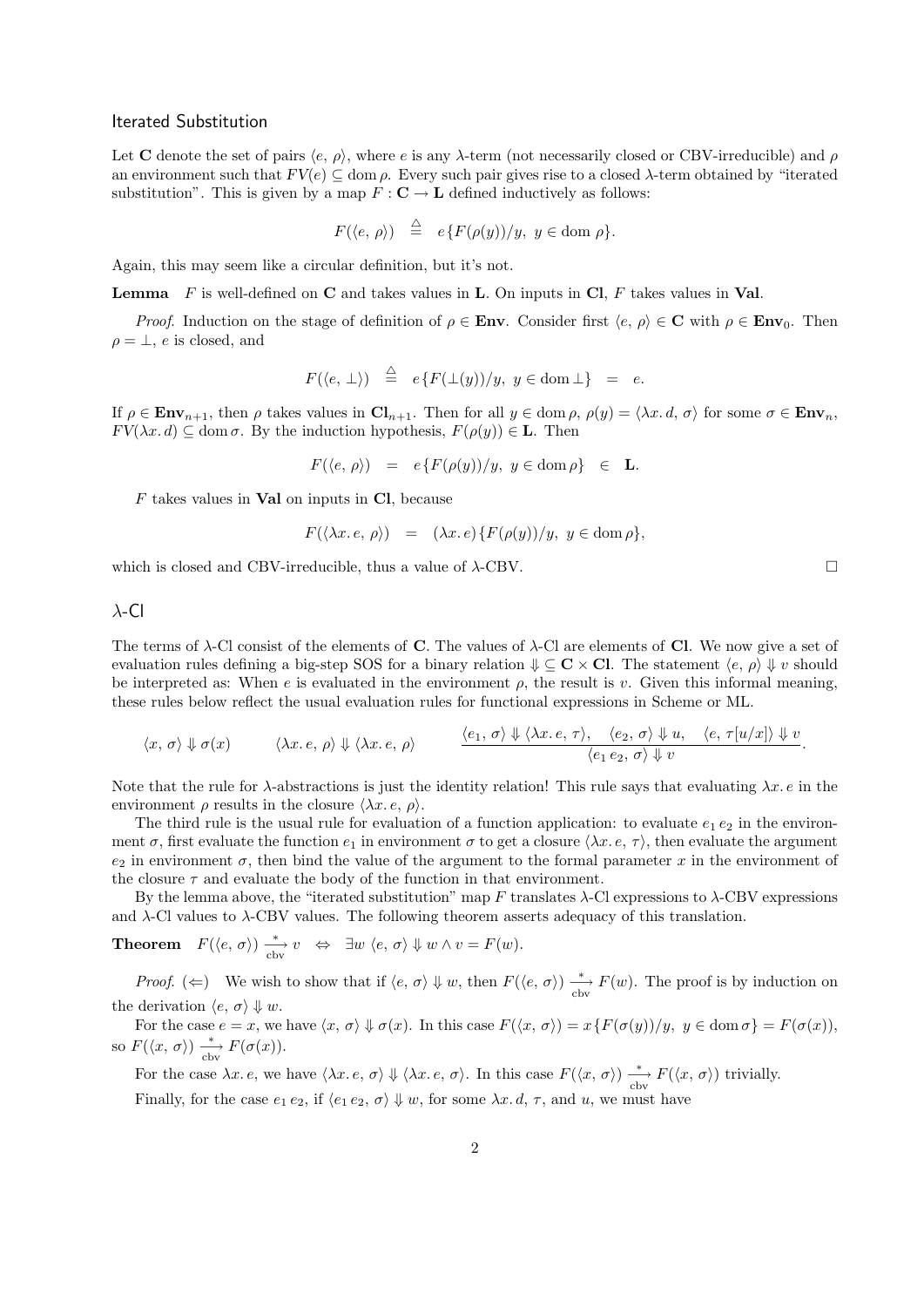- $\langle e_1, \sigma \rangle \Downarrow \langle \lambda x. d, \tau \rangle;$
- $\bullet \langle e_2, \sigma \rangle \Downarrow u;$
- $\langle d, \tau[u/x]\rangle \Downarrow w.$

By the induction hypothesis,

- $F(\langle e_1, \sigma \rangle) \xrightarrow[\text{cbv}]{*} F(\langle \lambda x. d, \tau \rangle);$
- $F(\langle e_2, \sigma \rangle) \xrightarrow[\text{cbv}]{*} F(u);$
- $F(\langle d, \tau[u/x]) \rangle \xrightarrow[\text{cbv}]{*} F(w).$

Under CBV semantics, we have

$$
F(\langle e_1 e_2, \sigma \rangle) = F(\langle e_1, \sigma \rangle) F(\langle e_2, \sigma \rangle)
$$
  
\n
$$
\xrightarrow{\ast} F(\langle \lambda x. d, \tau \rangle) F(u)
$$
  
\n
$$
= (\lambda x. d) \{ F(\tau(y))/y, y \in \text{dom } \tau \} F(u)
$$
  
\n
$$
= (\lambda x. d \{ F(\tau(y))/y, y \in \text{dom } \tau, y \neq x \} ) F(u)
$$
  
\n
$$
\xrightarrow{\beta} d \{ F(\tau[u/x](y))/y, y \in \text{dom } \tau, y \neq x \} \{ F(\tau[u/x](x))/x \}
$$
  
\n
$$
= d \{ F(\tau[u/x](y))/y, y \in \text{dom } \tau \}
$$
  
\n
$$
= F(\langle d, \tau[u/x] \rangle)
$$
  
\n
$$
\xrightarrow{\ast} F(w).
$$

(⇒) Suppose  $F(\langle e, \sigma \rangle) \xrightarrow{\ast}_{\text{cby}} v$ . We proceed by induction on the length of the derivation. For the case  $e = x$ , we have  $\langle x, \sigma \rangle \Downarrow \sigma(x)$  and

$$
F(\sigma(x)) = x \{ F(\sigma(y))/y, y \in \text{dom } \sigma \} = F(\langle x, \sigma \rangle) \xrightarrow{\ast} v.
$$

By the lemma,  $F(\sigma(x)) \in \mathbf{Val}$ , therefore  $F(\sigma(x)) = v$ , so we can take  $w = \sigma(x)$ . For the case  $\lambda x. e$ , we have  $\langle \lambda x. e, \sigma \rangle \Downarrow \langle \lambda x. e, \sigma \rangle$  and

$$
F(\langle \lambda x. e, \sigma \rangle) = (\lambda x. e) \{ F(\sigma(y))/y, y \in \text{dom } \sigma \} \in \textbf{Val},
$$

thus  $F(\langle \lambda x. e, \sigma \rangle) = v$ , so we can take  $w = \langle \lambda x. e, \sigma \rangle$ .

Finally, for the case  $e_1 e_2$ , we have

$$
F(\langle e_1 e_2, \sigma \rangle) = F(\langle e_1, \sigma \rangle) F(\langle e_2, \sigma \rangle) \xrightarrow[\text{cbv}]{*} v.
$$

Under the CBV reduction strategy, the only way this can happen is if

- $F(\langle e_1, \sigma \rangle) \xrightarrow[\text{cbv}]{*} \lambda x. d;$ •  $F(\langle e_2, \sigma \rangle) \xrightarrow[\text{cbv}]{*} u;$
- $d\{u/x\} \xrightarrow[\text{cbv}]{*} v$

for some  $\lambda x. d$  and  $u \in \mathbf{Val}$ . These are all shorter derivations than the original derivation  $F(\langle e, \sigma \rangle) \xrightarrow{\ast} v$ , so by the induction hypothesis there exist  $\lambda x.\, e, \, \rho$ , and  $t \in \mathbb{C} \mathbb{I}$  such that

•  $\langle e_1, \sigma \rangle \Downarrow \langle \lambda x. e, \rho \rangle$  and  $F(\langle \lambda x. e, \rho \rangle) = \lambda x. d;$